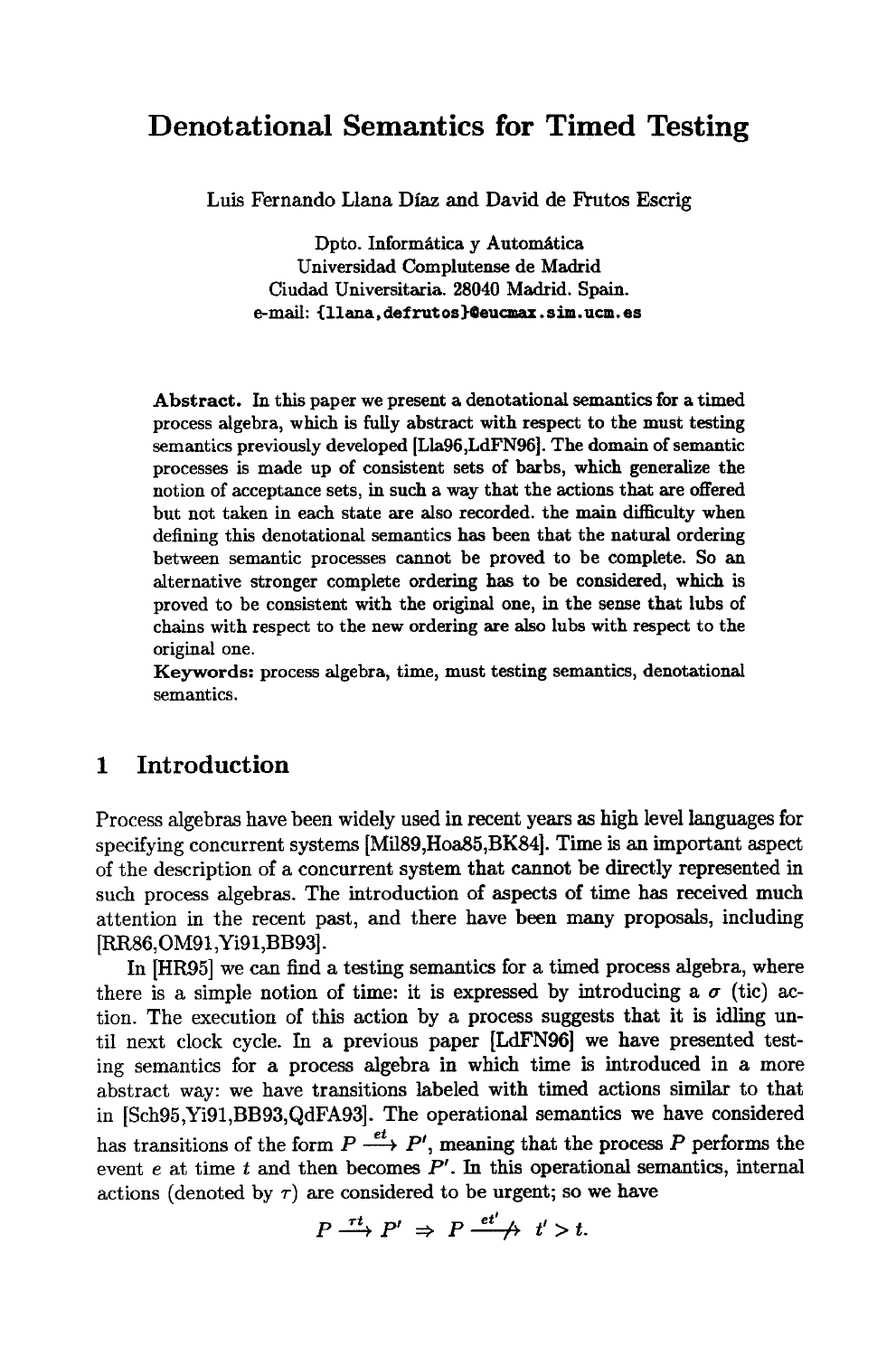The results could be easily adapted to process algebras with timed transitions and action transitions as proposed also in [NS91,dFLL+95].

In [LdFN96] a characterization of the must testing semantics is presented in an explicit way (not depending on tests) similar to that in [Hen88,dNH84]. This characterization is made in terms of barbs. A barb is a generalization of an acceptance, i.e., it is a sequence

### $A_1 a_1 t_1 A_2 a_2 t_2 \cdots A_n a_n t_n A_{n+1},$

whose intuitive meaning is that the actions  $a_i$  have been executed at time  $t_i$ (the time is local, relative to the previous action), in a state where the process has previously offered to the environment the actions of the set  $A_i$ , and finally the process reach a state that offers the actions in the set  $A_{n+1}$ . Urgency is the reason because we have to take care of the actions that the process has offered to the environment before each action is executed. If the environment could have executed any action in the set  $A_i$ , both the process and the environment, should have synchronized on that action, and then the action  $a_i$  at time  $t_i$  would no longer be possible. So if finally the action  $a_i$  is executed at time  $t_i$ , this means that no action in the set  $A_i$  is possible in the environment.

# 2 Syntax

In this section we describe the syntax of the language we will consider. In order to focus on the main characteristics and problems of timed algebras, we introduce a simple timed process algebra which however contains the main operators that characterize such an algebra. More exactly, we are talking about those we consider the main operators of a *high level* timed process algebra. So, we neither consider *tic* actions measuring time in a explicit way, nor delay operators. Nevertheless is possible to translate our high level operators to a low level language containing such kind of operators, and thus similar results in this paper could be obtained for a language such as the one in [HR95]. In our language time is introduced via the prefix operator; actions must be executed at the indicated time, and we will consider a discrete time domain  $\mathcal{T}$ . We consider a finite set of actions  $Act, a, a', \ldots$  range over Act. and an internal event  $\tau \notin Act$ ; then we consider the set of events  $\mathcal{E} = Act \cup \{\tau\}$ , e, e',... range over  $\mathcal{E}$ . We also consider a set of process variables Var,  $x, x', \ldots$  range over Var. Then we consider the set of processes Proc as the set of closed terms generated by the following B.N.F. expression:

 $P ::=$  STOP | DIV |  $et$ ;  $P$  |  $P \Box Q$  |  $P \Box Q$  |  $P \parallel_G Q$  |  $P \setminus a \vert x \vert$  REC  $x.P$ . We will denote by FProc the set of finite processes, i.e., those without recursion.

# 3 Operational Semantics

In order to define the operational semantics of the language we need an auxiliary function  $\text{Upd}(t, P)$ , which represents the pass of t units of time on the process P. This function is defined in table 1. Looking at the operational semantics,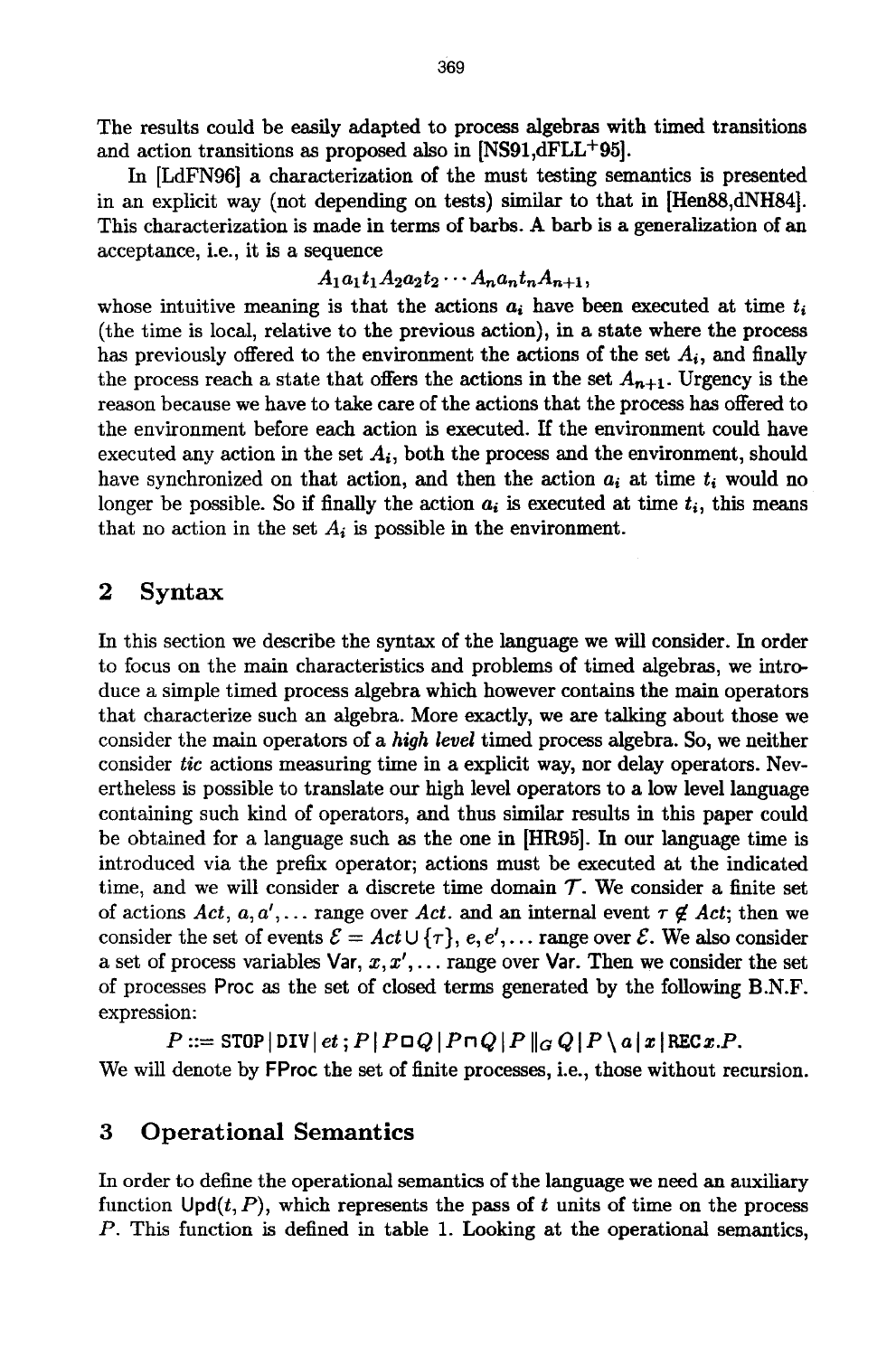we observe that the function  $\text{Upd}(P, t)$  is only used when  $P \xrightarrow{rt}$ ; so, the way Upd(it;  $P, t'$ ) is defined when  $t < t'$  is not important, and it is only included for completeness.

| 1                                                                                                                                                                                                                                                                                                                                                                                                                                                                                                                                                                                                                                                                                                                                                                                                                                                                                                                                                                                                                                                                                                                                                                                                                                                                                                                                                                                                                                                                                                                                   | 1 | 1 |
|-------------------------------------------------------------------------------------------------------------------------------------------------------------------------------------------------------------------------------------------------------------------------------------------------------------------------------------------------------------------------------------------------------------------------------------------------------------------------------------------------------------------------------------------------------------------------------------------------------------------------------------------------------------------------------------------------------------------------------------------------------------------------------------------------------------------------------------------------------------------------------------------------------------------------------------------------------------------------------------------------------------------------------------------------------------------------------------------------------------------------------------------------------------------------------------------------------------------------------------------------------------------------------------------------------------------------------------------------------------------------------------------------------------------------------------------------------------------------------------------------------------------------------------|---|---|
| \n $[Q] = \int_{\text{max}}^{P} \frac{d\theta}{dt} \int_{\text{max}}^{P} \frac{d\theta}{dt} \int_{\text{max}}^{P} \frac{d\theta}{dt} \int_{\text{max}}^{P} \frac{d\theta}{dt} \int_{\text{max}}^{P} \frac{d\theta}{dt} \int_{\text{max}}^{P} \frac{d\theta}{dt} \int_{\text{max}}^{P} \frac{d\theta}{dt} \int_{\text{max}}^{P} \frac{d\theta}{dt} \int_{\text{max}}^{P} \frac{d\theta}{dt} \int_{\text{max}}^{P} \frac{d\theta}{dt} \int_{\text{max}}^{P} \frac{d\theta}{dt} \int_{\text{max}}^{P} \frac{d\theta}{dt} \int_{\text{max}}^{P} \frac{d\theta}{dt} \int_{\text{max}}^{P} \frac{d\theta}{dt} \int_{\text{max}}^{P} \frac{d\theta}{dt} \int_{\text{max}}^{P} \frac{d\theta}{dt} \int_{\text{max}}^{P} \frac{d\theta}{dt} \int_{\text{max}}^{P} \frac{d\theta}{dt} \int_{\text{max}}^{P} \frac{d\theta}{dt} \int_{\text{max}}^{P} \frac{d\theta}{dt} \int_{\text{max}}^{P} \frac{d\theta}{dt} \int_{\text{max}}^{P} \frac{d\theta}{dt} \int_{\text{max}}^{P} \frac{d\theta}{dt} \int_{\text{max}}^{P} \frac{d\theta}{dt} \int_{\text{max}}^{P} \frac{d\theta}{dt} \int_{\text{max}}^{P} \frac{d\theta}{dt} \int_{\text{max}}^{P} \frac{d\theta}{dt} \int_{\text{max}}^{P} \frac{d\theta}{dt} \int_{\text{max}}^{P} \frac{d\theta}{dt} \int_{\text{max}}^{P} \frac{d\theta}{dt} \int_{\text{max}}^{P} \frac{d\theta}{dt} \int_{\text{max}}^{P} \frac{d\theta}{dt} \int_{\text{max}}^{P} \frac{d\theta}{dt} \int_{\text{max}}^{P} \frac{d\theta}{dt} \int_{\text{max}}^{P} \frac{d\theta}{dt} \int_{\text{max}}^{P} \frac{d$ |   |   |

**Table 1. Operational Semantics.** 

The operational semantics of Proc is given by the relation  $\rightarrow \subseteq$  Proc  $\times$  ( $\mathcal{E} \times$  $\mathcal{T}$ ) x Proc defined by the rules in table 1. Since some rules have negative premises we have to provide a way to guarantee that th generated transition system is consistent. This is achieved by defining a *stratification, as* detailed in [Gro93]. We consider the following function

$$
f(P \xrightarrow{et} Q) =
$$
Number of operators in P

that is indeed a stratification.

**Definition 1. Let P be a** process, we define the set of timed actions that P can execute as

$$
TA(P) = \{at \mid \exists P': P \xrightarrow{at} P'\}
$$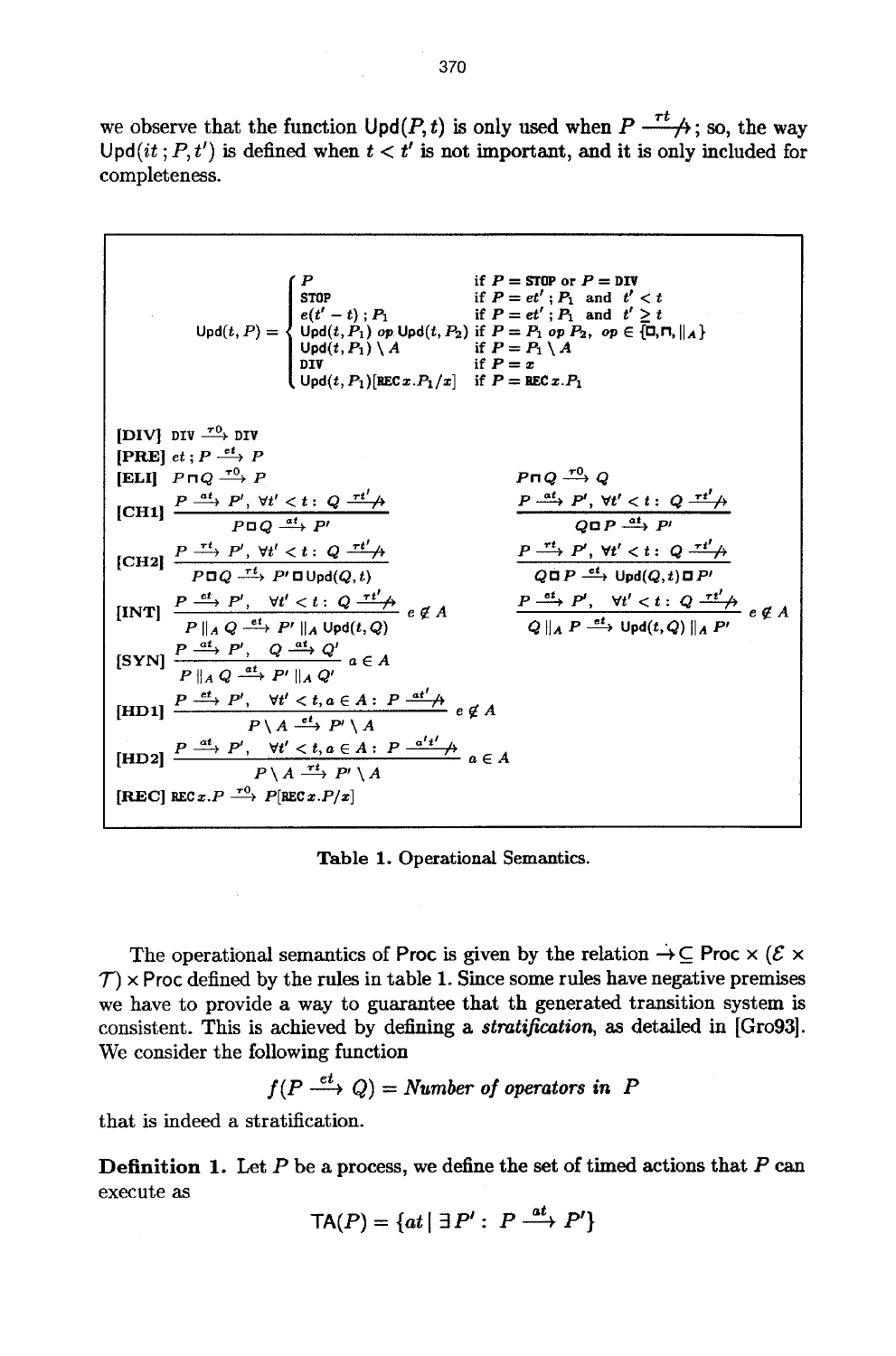# **4 Testing Semantics**

In this section we define the testing semantics induced by the operational semantics above. Tests are just processes but defined by an extended grammar where we add a new process, OK, which expresses that the test has been passed. The operational semantics of tests is defined in the same way as for processes, but only adding a rule for the test  $\mathbf{0}K^*$ :

 $[OK]$  OK  $\stackrel{OK}{\longrightarrow}$  STOP.

Finally we define the composition of a test and a process in the following way:

$$
P \mid T = (P \mid_{Act} T) \setminus Act.
$$

**Definition 2.** Given a computation of  $P | T$ 

 $P[T = P_1 | T_1 \xrightarrow{rt_1} P_2 | T_2 \cdots P_k | T_k \xrightarrow{rt_k} P_{k+1} | T_{k+1} \cdots$ 

we say that it is

- *Complete* if it is finite and blocked (no step is allowed), or infinite.
- *Successful* if there exists some k such that  $T_k \xrightarrow{0k}$ .

# **Definition 3.**

- $-$  We say that *P must pass* the test  $T(P \text{ must } T)$  iff any complete computation of  $P|T$  is successful.
- We say that  $P \subsetneq Q$  iff whenever P must T we also have Q must T.

# **4.1 Operational Characterization**

**States, b-traces and barbs** In order to characterize the testing semantics we will consider some kind of sets of timed actions which we call *states,* that represent any of the possible *local configurations* of a process. In a state we have the set of timed actions offered, and the time, if any, at which the process becomes divergent<sup>†</sup>. So, basically, a state is a set of timed actions: if a process  $P$ is in a state A such that  $at \in A$  then P can execute action a in time t. In order to capture divergence with a simple notation, we introduce a new element  $\Omega \notin Act$ that represents undefinition: if  $\Omega t \in A$  then the process will become divergent at time t. Then we consider the sets  $Act_{\Omega} = Act \cup \{\Omega\},$   $TAct = Act \times T$  and  $Act_{\Omega} \times \mathcal{T} = Act_{\Omega} \times \mathcal{T}$ . So we have

**Definition 4.** We say that  $A \subseteq Act_{\Omega} \times T$  is a state if:

To be exact, we should extend the definition of the operational semantics for processes and tests to mixed terms defining their composition, since these mixed terms axe neither processes nor tests, but since this extension is immediate we have preferred to avoid this formal definition.

 $\dagger$  A process is divergent if it can execute in a row an infinite number of internal actions, all of them at time 0. Note that divergent processes only pass trivial tests in the must sense.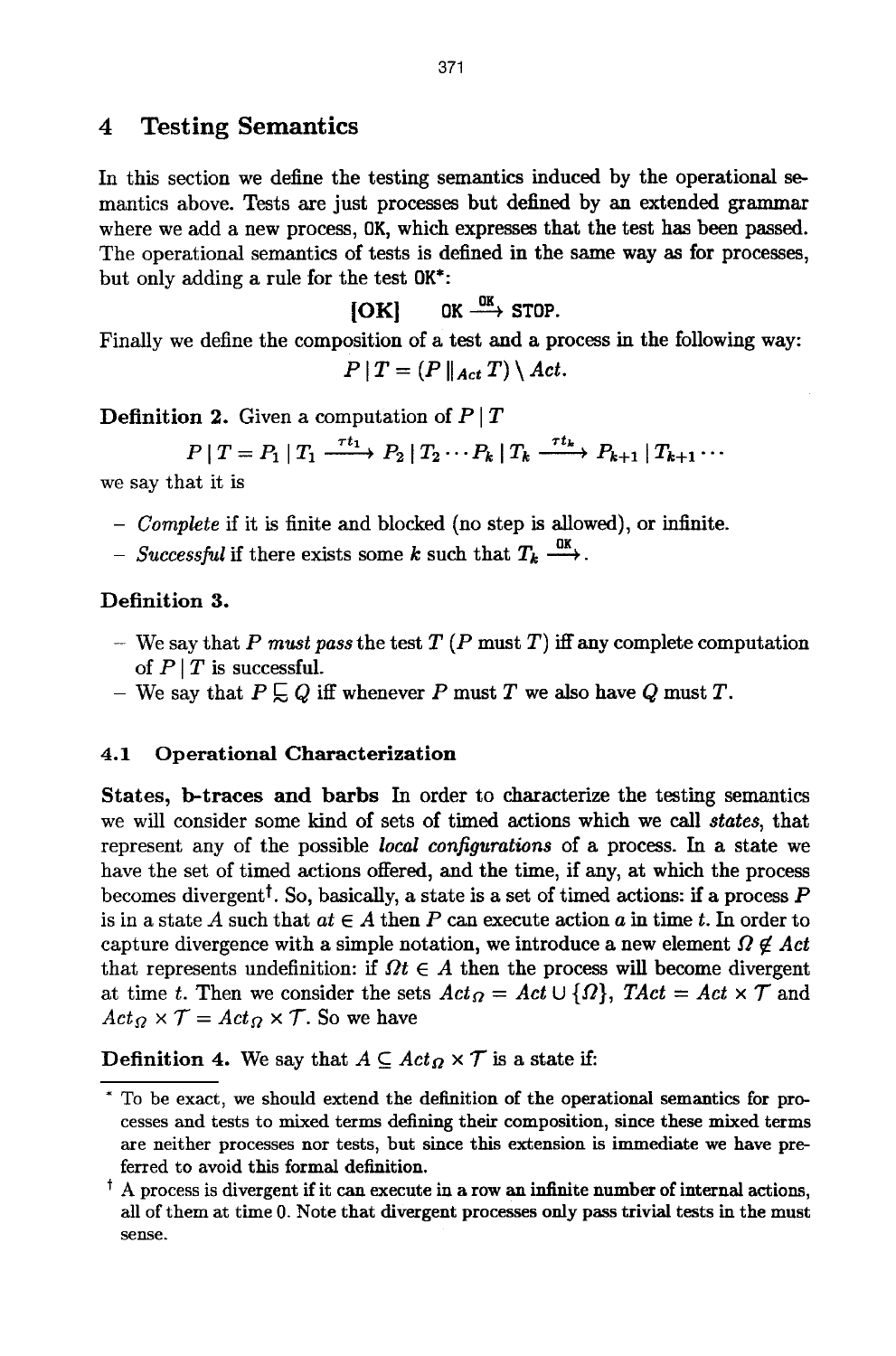- There is at most a single  $\Omega t \in A$ , i.e.,  $\Omega t$ ,  $\Omega t' \in A \Rightarrow t = t'$ .
- If  $\Omega t \in A$  then t is the maximum time in A, i.e.,  $\Omega t$ ,  $at' \in A \Rightarrow t' < t$ .

We will denote by  $ST$  the set of states.

Now we give some auxiliary definitions:

### **Definition 5.**

- We define the function  $\mathsf{nd}(\cdot): \mathcal{ST} \mapsto \mathcal{T} \cup \{\infty\}$ , which give us the time at which a state becomes undefined (not defined function), by:

$$
\mathsf{nd}(A) = \left\{ \begin{array}{ll} t & \text{if } \Omega t \in A, \\ \infty & \text{otherwise.} \end{array} \right.
$$

- Given a state  $A \in \mathcal{ST}$  and a time  $t \in \mathcal{T}$ , we define:
	- $A + t = \{a(t + t') | at' \in A\}, \qquad A[t = \{at' | at' \in A \text{ and } t' < t\}.$
- If  $A \in \mathcal{ST}$ , we define its set of timed actions:  $TAct(A) = A \cdot \text{Ind}(A)$ .
- If  $A \in \mathcal{ST}$  and  $t \in \mathcal{T}$ , we will say that  $A \leq t$  (resp.  $A \leq t$ ) iff for all  $at' \in A$ we have  $t' < t$  (resp.  $t' \leq t$ ).

A barb is a generalization of an acceptance set [Hen88], but additional information must be included to record the actions that the process offers *be*fore any action has been executed. First we introduce the concept of b-trace, which is a generalization of the notion of trace. A b-trace, *bs,* is a sequence  $A_1a_1t_1A_2a_2t_2\cdots A_na_nt_n$  that represents the execution of the sequence of timed actions  $a_1t_1a_2t_2\cdots a_nt_n$  in such a way that after the execution of each prefix  $a_1t_1 \cdots a_{i-1}t_{i-1}$  the timed actions in  $A_i$  were offered before accepting  $a_it_i$ . Then a barb is a b-trace followed by a final state, that represents the reached configuration of the process after executing the b-trace.

### Definition 6.

- *b-traces* are finite sequences,  $bs = A_1a_1t_1 \cdots A_na_nt_n$ , where  $n \geq 0$ ,  $a_it_i \in$ *TAct,*  $A_i \subseteq TAct$ *, and if*  $a't' \in A_i$  *then*  $t' < t_i$ *. We take*  $\text{lon}(b) = n$ *; if*  $n = 0$ we have the empty b-trace denoted by  $\epsilon$ .
- $-$  *A barb b* is a sequence  $b = bs \cdot A$  where *bs* is a b-trace and A is a state. We will represent the barb  $\epsilon \cdot A$  by A, and so we will consider that states are also (initial) barbs.

### Definition 7.

- Given  $t \in T$ , a b-trace  $bs = A_1a_1t_1 \cdot bs_1$  and a set of timed actions  $A \subseteq TAct$ such that  $A < t$ , we define

 $(A, t) \sqcup bs = (A \cup (A_1 + t))a(t_1 + t) \cdot bs_1.$ 

*- If bs* is a b-trace we define its duration as

Time(bs) = 
$$
\begin{cases} 0 & \text{if } bs = \epsilon, \\ t + \text{Time}(bs') & \text{if } bs = Aat \cdot bs'. \end{cases}
$$

- If  $b = bs \cdot A$  is a barb we define its time of undefinition

$$
nd(b) = Time(bs) + nd(A).
$$

We will use barbs and b-traces to characterize the testing semantics; this will be done by defining a pre-order between sets of barbs. In order to define this pre-order, we need first the following ordering relations: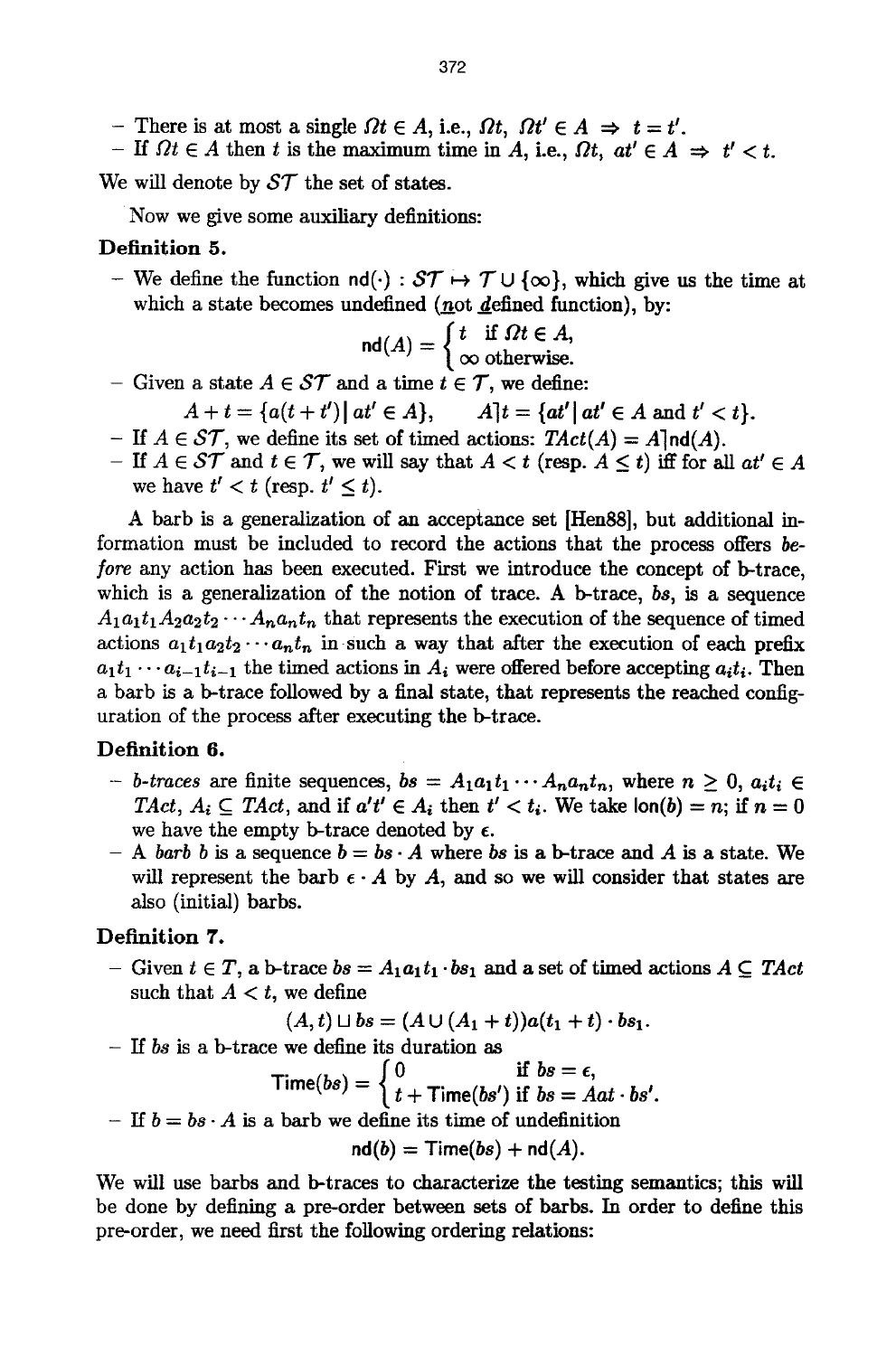### **Definition 8.**

- We define the relation  $\ll \frac{1}{2}$  between b-traces as the least relation that satisfies: 1.  $\epsilon \ll \epsilon$ , 2. If  $bs' \ll bs$  and  $A' \subseteq A$  then  $A'at \cdot bs' \ll Aat \cdot bs$ .
- $-$  We define the relation  $\ll$  between barbs as the least relation that satisfies:
	- 1. If bs, bs' are **b**-traces such that  $bs' \ll bs$ , and A, A' are states such that  $\text{nd}(A') \leq \text{nd}(A)$  and  $TAct(A') \subseteq A$ , then  $bs' \cdot A' \ll bs \cdot A$ .
	- 2. If A' is a state,  $b = A_1 a_1 t_1 \cdot b'$  is a barb such that  $\text{nd}(A') \leq t_1$  and  $TAct(A') \subseteq A_1$ , and  $bs' \ll bs$  then  $bs' \cdot A' \ll bs \cdot (A_1a_1t_1 \cdot b')$ .

Intuitively, a b-trace *bs is worse* than another one *bs',* if the actions that appear in both b-traces are the same, and the intermediate sets  $A_i$  that appear in  $bs$  are smaller than those  $A'$ , appearing in  $bs'$ . For barbs, we must notice that whenever a process is in an undefined state, which means  $t = nd(A) < \infty$ , it can pass no test *after* that time in the must sense. Barbs and b-traces are introduced to characterize the testing semantics. As shown in [LdFN96], to characterize the must testing semantics it is enough to extend the preorder to sets of barbs:

**Definition 9.** Let  $B_1$  and  $B_2$  be sets of barbs, we define:

$$
B_1 \ll B_2 \qquad \Longleftrightarrow \qquad \forall b_2 \in B_2 \; \exists b_1 \in B_1 : b_1 \ll b_2.
$$

**States, b-traces,** barbs and processes The states of a process P are computed from its complete computations of internal actions. For any computation we record the information about the actions offered *before* the execution of any internal action. For divergent computations we also record the *time of divergence.* 

**Definition 10.** For a process P, the set  $\mathcal{A}(P)$  is the set of states  $A \in \mathcal{ST}$ that are generated from the *complete* computations of internal actions of P as described below.

- Given an infinite computation,

$$
P = P_1 \xrightarrow{\tau t_1} P_2 \xrightarrow{\tau t_2} \cdots P_k \xrightarrow{\tau t_k} P_{k+1} \cdots
$$

generates the state  $A \in \mathcal{A}(P)$  given by

$$
A = \bigcup_{i \in \mathbb{N}} (\mathsf{TA}(P_i)|t_i + t^i) \cup \begin{cases} \{\Omega t\} & \text{if } t = \sum_{i=1}^{\infty} t_i < \infty, \\ \varnothing & \text{otherwise.} \end{cases}
$$

- Each finite blocked computation,

$$
P = P_1 \xrightarrow{\tau t_1} P_2 \xrightarrow{n} \cdots P_{n-1} \xrightarrow{\tau t_{n-1}} P_n
$$

generates the state  $(TA(P_n) + t^n) \cup [ (TA(P_i))t_i + t^i) \in \mathcal{A}(P)$ . /=1

where, in both cases, we take  $t^i = \sum_{j=1}^{i-1} t_j$ .

 $\frac{1}{x}$  Note that the symbol  $\ll$  is overloaded, it is used for both b-traces and barbs.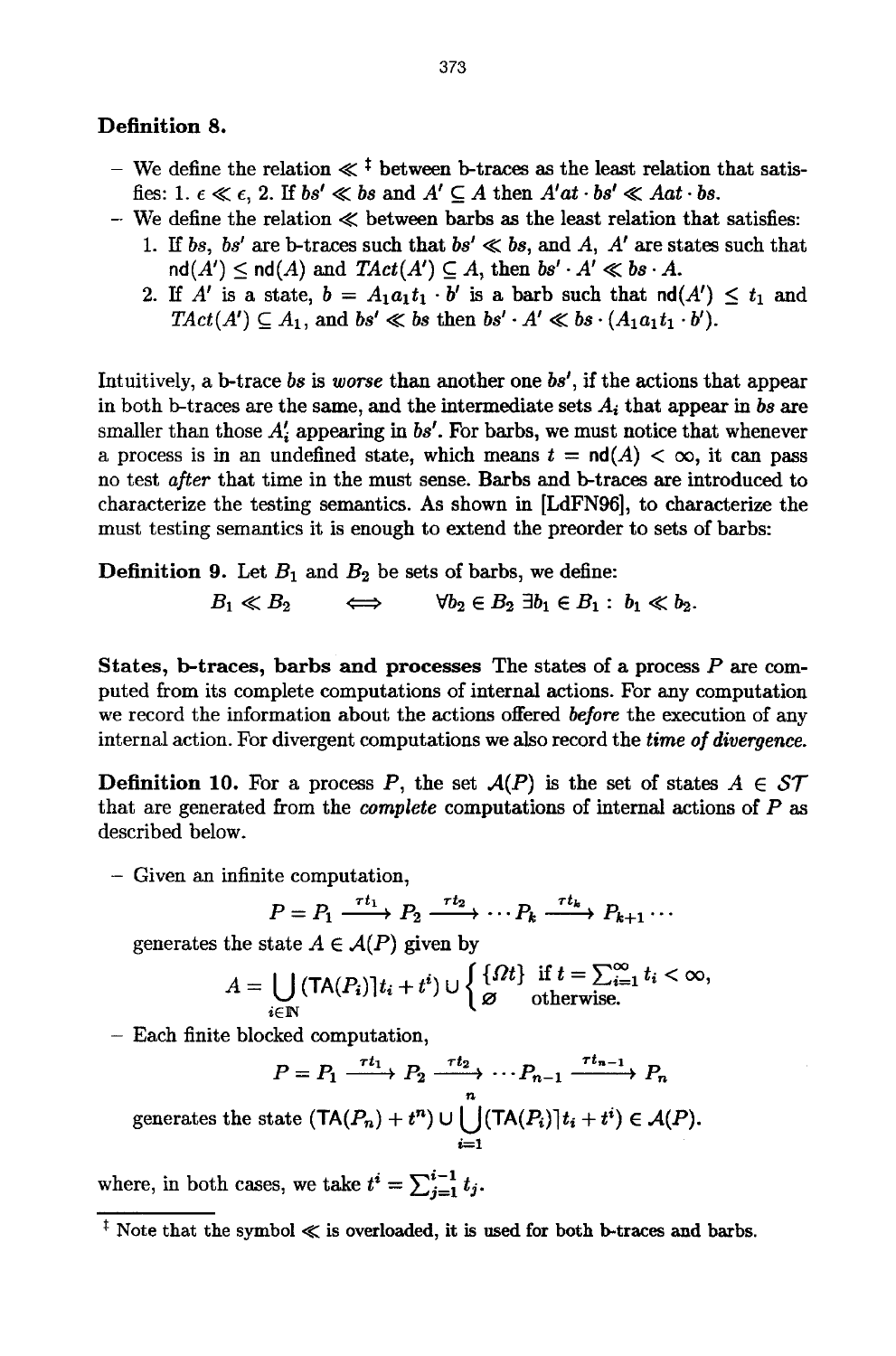Definition 11. Let *P, P'* be processes and *bs* a b-trace. We define the relation  $P \stackrel{bs}{\Longrightarrow} P'$  as follows:

 $-P \stackrel{\epsilon}{\Longrightarrow} P.$  $-$  If  $P \longrightarrow P_1$ , and  $P_1 \longrightarrow P'$  with  $bs' \neq \epsilon$  then  $P \longrightarrow P'$ . If  $P \xrightarrow{at} P_1$ , and  $P_1 \xrightarrow{bs} P'$  then  $P \xrightarrow{(TA(F)) \uplus a \downarrow b} P'$ .

Finally we define the set of b-traces of a process by

$$
B\text{traz}(P) = \{bs \mid \exists Q: P \stackrel{bs}{\Longrightarrow} Q\}.
$$

States and b-traces are closely related as the following proposition shows

#### Proposition 12.

*- If P*  $\xrightarrow{Aat} Q$  there exists a state  $A' \in \mathcal{A}(P)$  such that  $A'|t = A|t$ .  $-$  *If*  $A \in \mathcal{A}(P)$  and at  $\in A$  then there exists a process Q such that *(A]t)at*   $P \longrightarrow Q.$ 

**Definition 13.** Let  $b = bs \cdot A$  be a barb and P a process; we say that b is a barb of P ( $b \in$  Barb(P)) iff there exists a process P' such that  $P \stackrel{bs}{\Longrightarrow} P'$  and  $A \in \mathcal{A}(P^{\prime}).$ 

The preorder defined between sets of barbs can be used to characterize the preorder induced by the testing semantics. This equivalence has been proved in detail in [LdFN96].

Theorem 14. Let P, Q be processes then,  $P \subseteq Q \iff$  Barb(P)  $\ll$  Barb(Q).

# 5 Denotational Semantics

In this section we will give a denotational semantics to our language that will be proved fully abstract with respect to the testing semantics in section 6. Next we define the domain we will use to define the operators; first we need some auxiliary definitions:

#### Definition 15.

 $-$  A set of states  $A$  is *t-compact* iff

 $\forall A \in \mathcal{ST}$  ( $\forall t \in \mathcal{T} \exists A_t \in \mathcal{A} : A_t = A | t$ )  $\Rightarrow A \in \mathcal{A}$ .

This property can be seen as a kind of *temporal continuity* on sets of states: whenever every temporal restriction of a state is in a set of states we also have that the state itself is in the set.

- Let  $B$  be a set of barbs, we define the b-traces of  $B$  as

$$
B\text{traz}(B) = \{bs \mid \exists A : bs \cdot A \in B\}.
$$

*If bs*  $\in$  Btraz $(B)$  we define the barbs of *B* after *bs* and the states *reached after bs,* respectively by

 $\text{Barb}(B, bs) = \{b \mid bs \cdot b \in B\}, \qquad \mathcal{A}(B, bs) = \{A \mid bs \cdot A \in B\}.$ 

As a particular case, we write  $A(B, bs) = A(B)$  when  $bs = \epsilon$ .

Now we can define the semantic domain: the consistent sets of barbs  $B_{\text{con}}$ .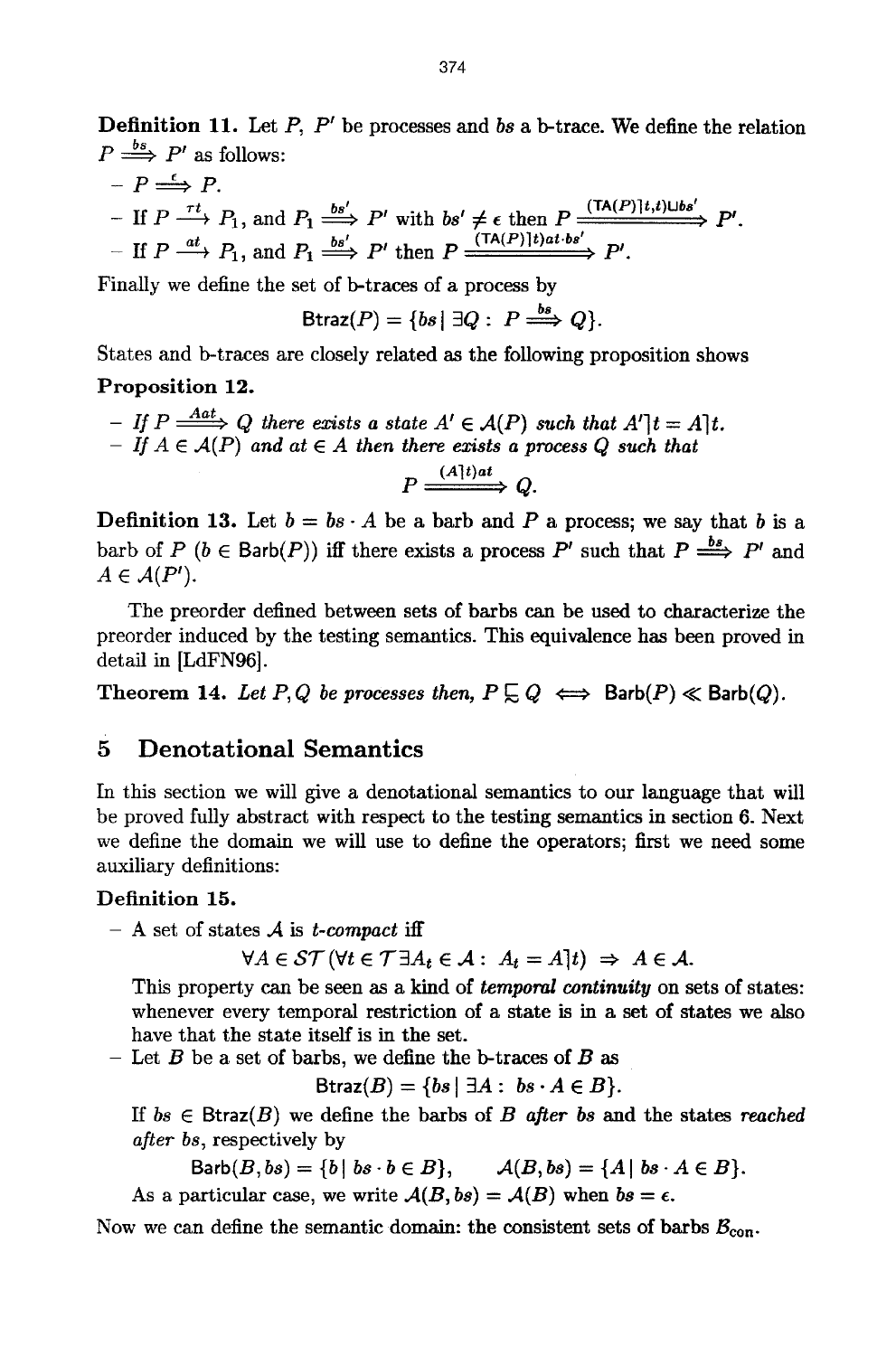**Definition 16.** A set of barbs B is *consistent*, and then we write  $B \in \mathcal{B}_{con}$ , iff

- $-B \neq \emptyset$ .
- Prefix closed: if  $bs \cdot Aat \in \text{Btraz}(B)$  there exists some state A' such that  $bs \cdot A' \in B$  and  $A'|t = A|t$ .
- *Continuation closed:* if  $bs \cdot A \in B$  and  $at \in A$  then  $bs \cdot (A)t$  at  $\in$  Btraz $(B)$ .
- *t*-compact: for each  $bs \in \text{Btraz}(B)$  the set of states  $A(B, bs)$  is *t*-compact.

All the above conditions are quite natural: first we require that a consistent set of barbs not to be empty; the *prefix closed* condition indicates that if a computation has been executed then all intermediate states are reachable; next in the *continuation closed* condition we establish that ifa action is in a state there is a computation from that action; finally we require the temporal continuity property for the states *after* each computation.

Before going on we have to notice that the relation  $\ll$  is not a partial order over consistent sets of barbs; is just a pre-order, since it does not verify the antisymmetric property. So we have to deal instead with the equivalence induced by the pre-order:

$$
B_1 \approx B_2 \quad \iff \quad B_1 \ll B_2 \text{ and } B_2 \ll B_1
$$

Then for every operator *op* we have to check that it is *well defined,* that is

- If  $B_1, \ldots, B_i, \ldots, B_n$  are consistent sets of barbs, then  $op(B_1, \ldots, B_i, \ldots, B_n)$ is too.
- It is congruent with respect the relation  $\approx$  or, equivalently, we have to check  $op(B_1, \ldots, B_i, \ldots, B_n) \ll op(B_1, \ldots, B_i', \ldots, B_n)$  whenever  $B_i \ll B_i'$ .

congruent In the following we give the semantic meaning of each operator of the language. Due to lack of space, it is not possible to include the proofs of the well definition of the operators, they can be found in [Lla96].

### Divergence and Stop

None of these operators can execute any visible action, the difference between them is that while STOP will allow the execution of any action of another process in the context of the external choice or parallel operators, DIV will not. This is reflected in the denotational semantics in the following way:

$$
\mathcal{B}_{con}[\text{STOP}] = \{\varnothing\}, \qquad \mathcal{B}_{con}[\text{DIV}] = \Big\{\{\varOmega 0\}\Big\}.
$$

while STOP has a unique empty state, DIV has a unique undefined state undefined at time O.

### **Prefix**

Although we have a unique prefix operator, we have two cases depending on the prefixing event. First we consider the case where the prefixing event is not visible, the effect of this operator is just to delay the execution of the process the indicated units of time; so we have

$$
\mathcal{B}_{con}[\tau t;](B)=\{b+t \mid b\in B\}.
$$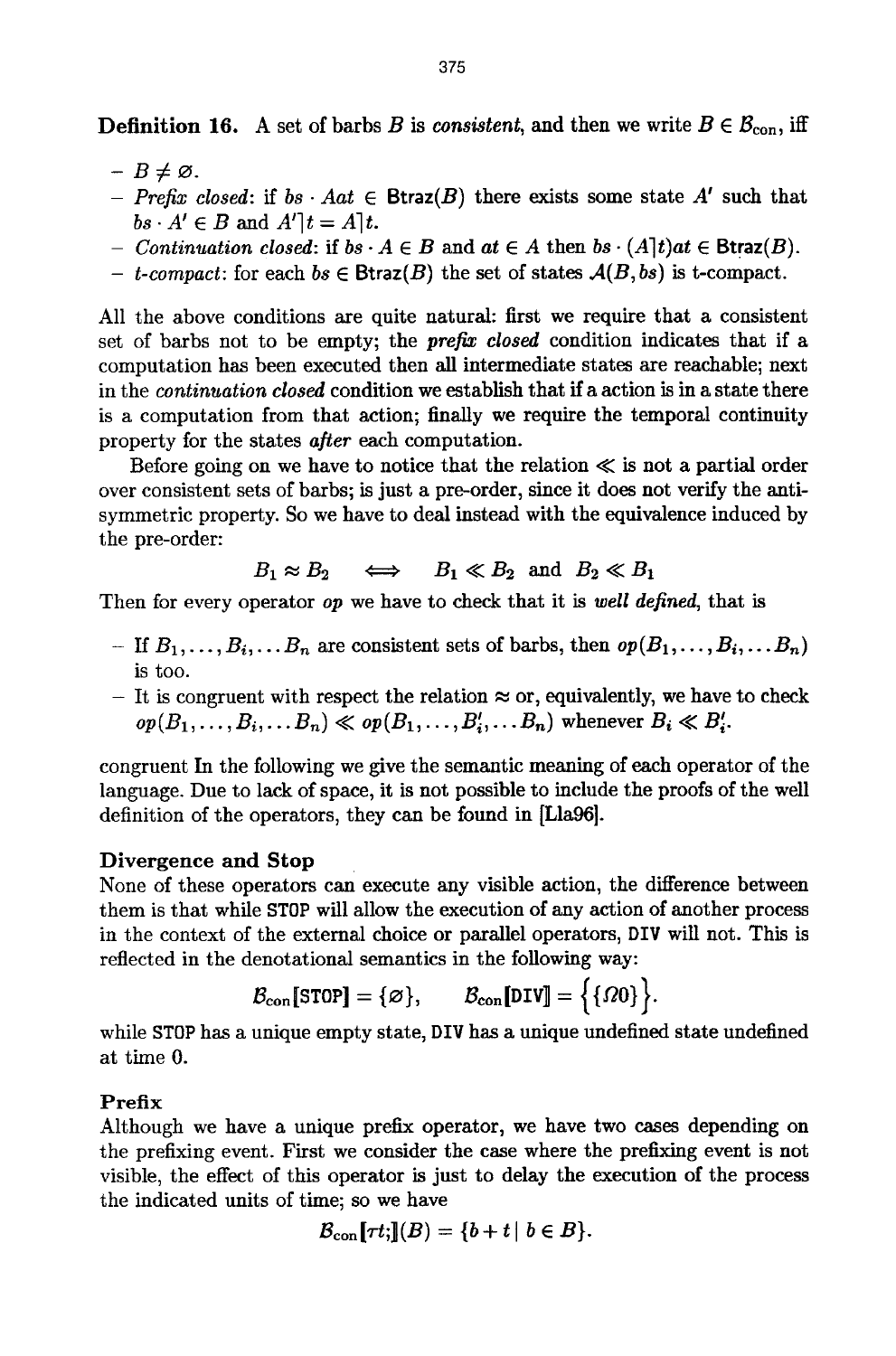When the prefixing action is visible, the computations of the resulting process are the same of the ones of the old process but beginning with the prefixing action, so we have

$$
\mathcal{B}_{con}[\![at;\!](B)=\{\varnothing at\cdot b\,|\,\,b\in B\}\cup\Big\{\{at\}\Big\}.
$$

#### Internal Choice

A process built with this operator behaves in a non-deterministic way, choosing between its two components. Thus we take:

$$
\mathcal{B}_{\text{con}}[\![\sqcap]\!](B_1,B_2)=B_1\cup B_2
$$

### External Choice

The definition of this operator is quite more complex. Now it is the environment who solve the choice by selecting the first action to be executed; then the process behaves like one of the processes. So the computations of the composition are again the computations of the processes in the choice operator. But now, the initial states are obtained by the union of states of the processes, although one has to take care of the time of undefinition. As a similar concept will be needed in the parallel operator, we give next a more general definition.

**Definition 17.** If  $A_1 \times A_2$  are states and  $G \subseteq Act$  we define

$$
A_1 \sqcup_G A_2 = (A_1 \cap A_2 \cap G) \mid t
$$
  
\n
$$
\bigcup \{(A_1 \setminus G) \mid t) \cup ((A_2 \setminus G) \mid t)
$$
  
\n
$$
\bigcup \{ \{ \Omega t \} \text{ if } t < \infty,
$$
  
\n
$$
\varnothing \text{ otherwise.}
$$

where  $t = min\{\text{nd}(A_1), \text{nd}(A_2)\}.$ 

The set G stands for a synchronization alphabet: the actions in  $G$  will have to be executed by the two arguments in the parallel composition. At the moment we only have to consider the case when  $G = \emptyset$ . Then, taking  $t = min\{nd(A_1), nd(A_2)\},\$ we have

$$
A_1 \sqcup_{\varnothing} A_2 = (A_1 \, | \, t) \cup (A_2 \, | \, t) \cup \left\{ \begin{matrix} \{ \Omega t \} & \text{if } t < \infty, \\ \varnothing & \text{otherwise.} \end{matrix} \right.
$$

Now the semantic meaning of the external choice operator is as follows:

$$
\mathcal{B}_{con}[\Box](B_1, B_2) = \Big\{ A_1 \sqcup_{\emptyset} A_2 \Big| A_1 \in B_1 \text{ and } A_2 \in B_2 \Big\}
$$
  

$$
\bigcup \Big\{ (A_1 \cup A_2]t)at \cdot b \Big| A_1at \cdot b \in B_1 \ A_2 \in B_2 \text{ and } \mathsf{nd}(A_2) > t \Big\}
$$
  

$$
\bigcup \Big\{ (A_2 \cup A_1]t)at \cdot b \Big| A_2at \cdot b \in B_2 \ A_1 \in B_1 \text{ and } \mathsf{nd}(A_1) > t \Big\}.
$$

### **Parallel**

The definition of this operator is more complex. First the parallel composition of two barbs yield to a set of barbs by interleaving, what is formally defined as follows:

**Definition 18.** Given  $b_1$  and  $b_2$  barbs and  $G \subseteq Act$ , we define the set of barbs  $b_1 \parallel_G b_2$  as the least set satisfying: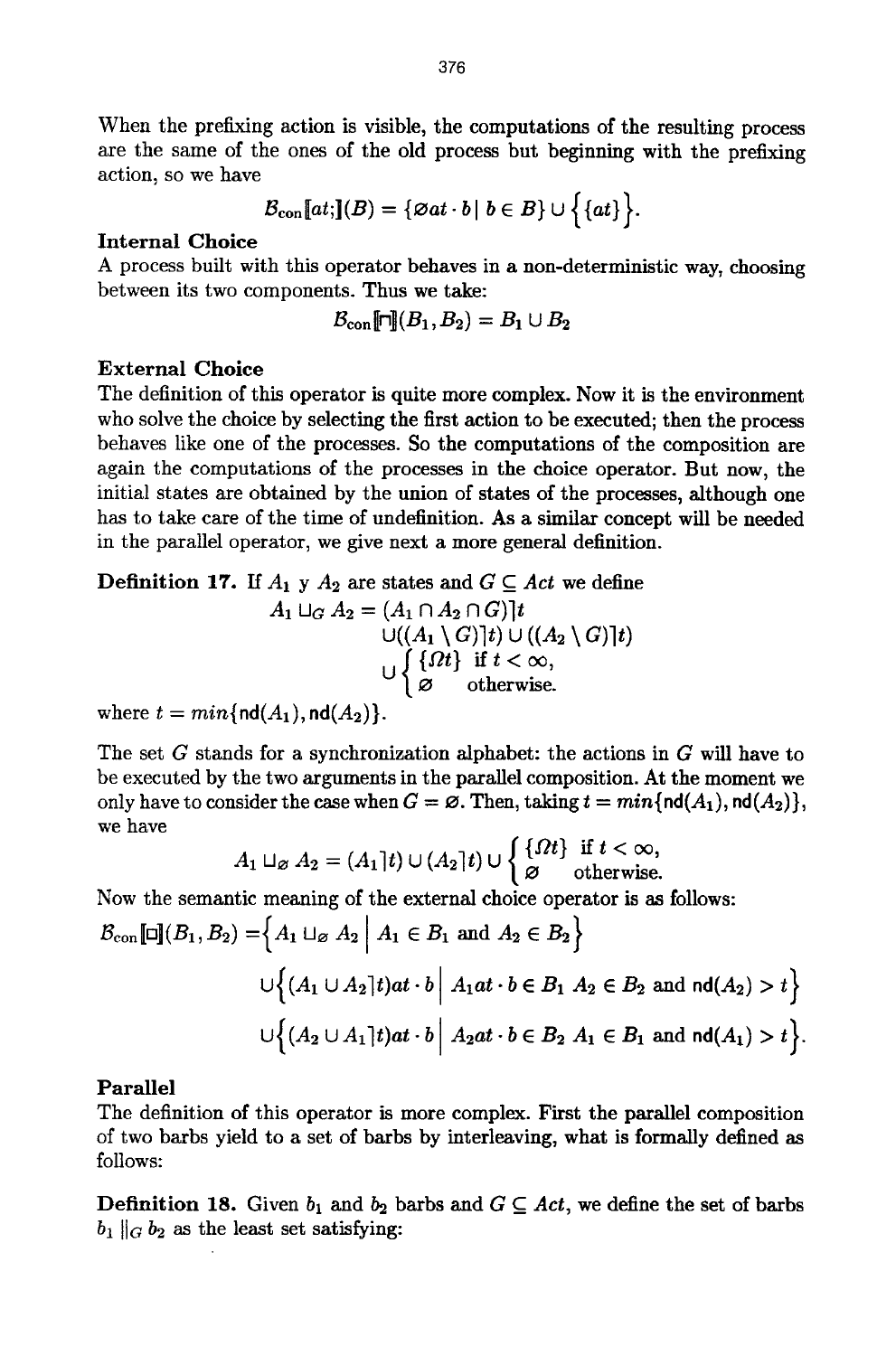$$
b_1 = A_1 \text{ and } b_2 = A_2 \Rightarrow b_1 \|G b_2 = \{A_1 \sqcup_{G} A_2\},
$$
  
\n
$$
b_1 = A_1 a t \cdot b'_1, b_2 = A_2, a \notin G,
$$
  
\n
$$
b_1 = A_1, b_2 = A_2 a t \cdot b'_2, a \notin G,
$$
  
\n
$$
b_1 = A_1, b_2 = A_2 a t \cdot b'_2, a \notin G,
$$
  
\n
$$
b_1 = A_1 a_1 t_1 \cdot b'_1, b_2 = A_2 a_2 t_2 \cdot b'_2,
$$
  
\n
$$
b_1 = A_1 a_1 t_1 \cdot b'_1, b_2 = A_2 a_2 t_2 \cdot b'_2,
$$
  
\n
$$
b_1 = A_1 a_1 t_1 \cdot b'_1, b_2 = A_2 a_2 t_2 \cdot b'_2,
$$
  
\n
$$
b_1 = A_1 a_1 t_1 \cdot b'_1, b_2 = A_2 a_2 t_2 \cdot b'_2,
$$
  
\n
$$
b_1 = A_1 a_1 t_1 \cdot b'_1, b_2 = A_2 a_2 t_2 \cdot b'_2,
$$
  
\n
$$
b_1 = A_1 a_1 t_1 \cdot b'_1, b_2 = A_2 a_2 t_2 \cdot b'_2,
$$
  
\n
$$
b_1 = A_1 a t \cdot b'_1, b_2 = A_2 a t_2 t_2 \cdot b'_2,
$$
  
\n
$$
b_1 = A_1 a t \cdot b'_1, b_2 = A_2 a t \cdot b'_2,
$$
  
\n
$$
b_1 = A_1 a t \cdot b'_1, b_2 = A_2 a t \cdot b'_2,
$$
  
\n
$$
b_1 = A_1 a t \cdot b'_1, b_2 = A_2 a t \cdot b'_2,
$$
  
\n
$$
a \in G \text{ and } b' \in b'_1 \|G b'_2
$$
  
\n
$$
\Rightarrow (A_1 \sqcup_{G} A_2) a t \cdot b' \in b_1 \|G b_2.
$$

Now we can define the semantic meaning of the parallel operator by considering the set of all the possible combinations by interleaving of barbs of the two processes.

**Definition 19.** Let  $B_1$  and  $B_2$  be set of barbs and  $G \subseteq Act$ , we define

 $\mathcal{B}_{\text{con}}[\mathcal{B}_{1}(B_{1}, B_{2}) = \{b | \exists b_{1} \in B_{1}, b_{2} \in B_{2}: b \in b_{1} \parallel_{G} b_{2}\}.$ 

### **Hiding**

When applying this operator the hidden action becomes the not visible one  $(\tau)$ , and then becomes urgent. To compute the b-traces of the obtained process we need the following

Definition 20. We say that an action a can be hidden in a b-trace *bs,* and we will write ocul(bs, a), taking

- $\epsilon$  ocul( $\epsilon$ , a), and then we will take  $\epsilon \setminus a = \epsilon$ .
- If ocul(bs<sub>1</sub>, a) and  $a \notin A_1$  then  $\text{ocul}(A_1a_1t_1 \cdot bs_1)$  holds if one of the following conditions is fulfilled:
	- $a \neq a_1$ . In this case we will take  $(A_1a_1 \cdot bs_1) \setminus a = A_1a_1t_1 \cdot (bs_1 \setminus a)$ .
	- $a = a_1$  *y bs<sub>1</sub>*  $\neq$   $\epsilon$ . In this case we will take  $(A_1a_1 \cdot bs_1) \setminus a = (A_1, t_1) \cup$  $(bs_1 \setminus a)$ .

To make the reading easier, whenever we write  $bs \setminus a$ , we understand that we also have ocul $(bs, a)$ .

Then the b-traces of  $P \setminus a$  are those  $bs \setminus a$  where  $bs$  is a b-trace of  $P$  and ocul(bs, *a*). The urgent condition is reflected by the second condition since in the definition we require  $a \notin A_1$ . Now the states of  $P \setminus a$  are obtained from the barbs of P where the executed action is the hidden one. These states are computed *step by step,* and so the final set of states is obtained as the limit of the (possible infinite) sequence of *steps.*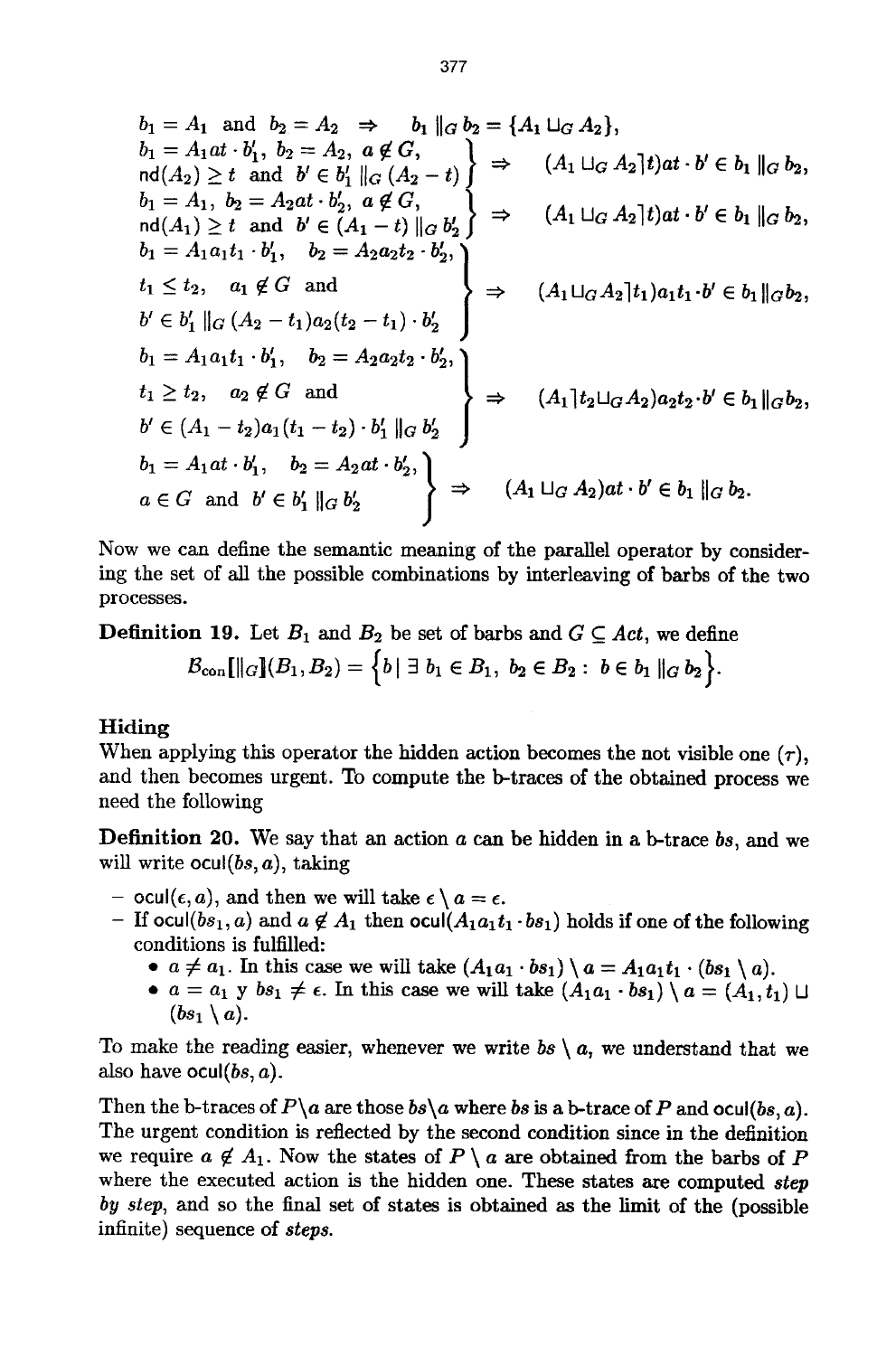**Definition 21.** Let B be a consistent set of barbs and  $a \in Act$ , for each  $k \in \mathbb{N}$ we define the set of states  $Focul(B, a, k)$ , as follows:

- $-$  Focul $(B, a, 0) = \{ \{00\} \}.$
- For  $k>0$  we have
	- If  $A \in B$  and  $a \notin A$  then  $A \in \text{Focul}(B, a, k)$ .
	- If  $Aat \in \text{Btraz}(B)$ ,  $a \notin A$  and  $A_1 \in \text{Focul}(\text{Barb}(B, Aat), a, k-1)$ , then  $A \cup (A_1 + t) \in \text{Focul}(B, a, k).$

**Definition 22.** If B is a consistent set of barbs and  $a \in Act$ , we have  $bs \cdot A \in$  $\mathcal{B}_{con}[\lceil a \rceil(B)]$  iff one of the following conditions holds:

- $-$  nd(A)  $< \infty$  and for each  $k \in \mathbb{N}$  there exists some  $l \geq k$  and a b-trace *bs'* verifying  $A \in \text{Focul}(\text{Barb}(B, bs'), a, l)$  and  $bs' \setminus a = bs$ .
- $\mathsf{nd}(A) = \infty$  and for each  $t \in \mathcal{T}$  there exist  $l \in \mathbb{N}$ , a state  $A_t$  and a b-trace *bs'* verifying  $A_t$   $t = A$   $t$ ,  $A_t \in$  Focul(Barb( $B$ ,  $bs'$ ),  $a$ ,  $t$ ) and  $bs' \setminus a = bs$ .

#### **Recursion**

Once we have given the semantic definition of each operator, we have to deal with recursion. We want to use the classical theory of fixed points to give a meaning to recursive terms. Unfortunately we have a problem since we have not been able to prove that the pre-order<sup>§</sup>  $\ll$  is complete. So we have decided to find an alternative pre-order  $\prec$ , that we have called *definition pre-order*:

#### Definition 23.

- Let b and b' be barbs, we define  $b \prec b'$  iff one of the following conditions holds:
	- $\bullet \ \ b = A \wedge b' = A' \wedge \mathsf{nd}(A) \leq \mathsf{nd}(A') \wedge A \mathsf{Ind}(A) = A' \mathsf{Ind}(A),$
	- $b = A \wedge b' = A'_1 a_1 t_1 \cdot b'_1 \wedge \text{nd}(A) \le t_1 \wedge A \mid \text{nd}(A) = A'_1 \mid \text{nd}(A),$
	- $b = Aa_1t_1 \cdot b_1 \wedge b' = Aa_1t_1 \cdot b'_1 \wedge b_1 \prec b'_1.$
- Let B and B' be consistent sets of barbs, we write  $B \prec B'$  whenever the following properties are fulfilled
	- for all  $b' \in B'$  there exists  $b \in B$  such that  $b \prec b'$ .
	- for all  $bs \cdot A \in B$  there exists some state  $A'$  such that  $bs \cdot A' \in B'$  and  $A \prec A'$ .

First we prove that  $\prec$  is complete, so that we can compute least upper bound of chains  $B_1 \prec B_2 \prec \cdots B_k \prec B_{k+1} \prec \cdots$ 

**Definition 24.** Let  $B = {B_i | i \in \mathbb{N}}$  be a chain, we define lub(B) by taking  $b \in \text{lub}(\mathcal{B})$  iff the following conditions hold:

- $-$  **If**  $\text{nd}(b) < \infty$  then  $\forall k \in \mathbb{N} \exists l \geq k : b \in B_l$ .
- If  $\mathrm{nd}(b) = \infty$  then  $\forall t \in \mathcal{T} \ \exists l \in \mathbb{N}, b_l \in B_l : b_l \, | t = b_k \, | t$ .

 $\frac{1}{3}$  We are using pre-orders instead of partial orders, so we have to take account that the identity is modulo the equivalence relation induced by the pre-order.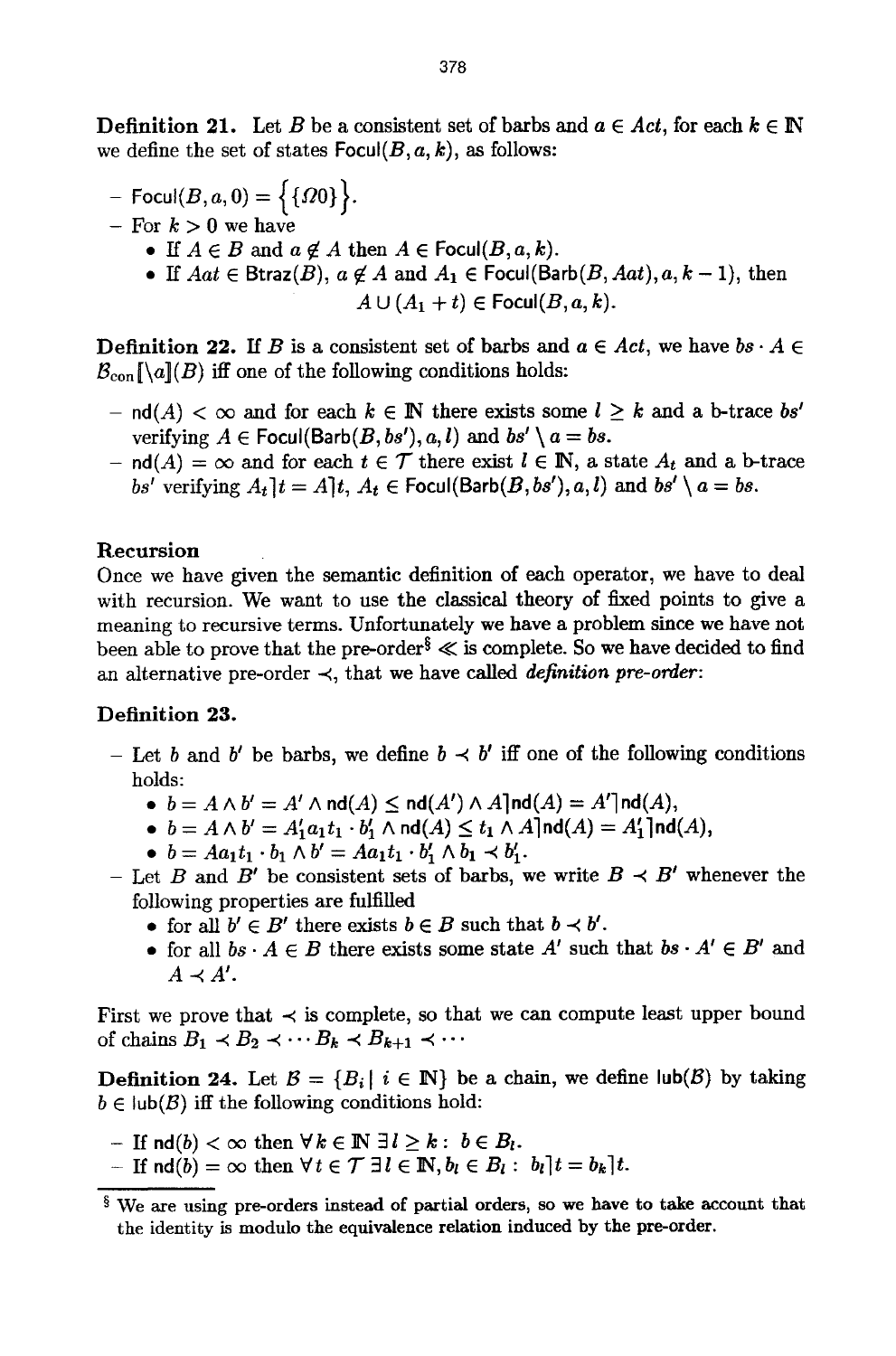Now we have that  $\text{lub}(\mathcal{B})$  is, in fact, the least upper bound of the chain  $\mathcal{B}$ .

Proposition 25. If  $B = {B_i | i \in \mathbb{N}}$  is a chain then

$$
- \forall i \in \mathbb{N}: B_i \prec \mathsf{lub}(\mathcal{B}).
$$
  
- 
$$
(\forall i \in \mathbb{N}: B_i \prec B') \Rightarrow \mathsf{lub}(\mathcal{B}) \prec B'.
$$

The proof of the previous proposition is quite easy having account that we are using a finite alphabet and a discrete time domain. We also can prove that  $\prec$ has good properties with respect to  $\ll$ :

#### Proposition 26.

- If 
$$
B_1 \lt B_2
$$
 then  $B_1 \ll B_2$ .  
\n- If  $B = \{B_i | i \in \mathbb{N}\}$  is a chain<sup>1</sup> then  $(\forall i \in \mathbb{N} : B_i \ll B') \Rightarrow \text{lub}(B) \ll B'$ .

The first property establishes that  $\prec$  is stronger than  $\ll$ , so any chain with respect to  $\prec$  is also a chain with respect  $\ll$ ; the second one establishes that least upper bounds with respect to  $\prec$  are also least upper bounds with respect to  $\ll$ .

The new pre-order  $\prec$  also has *good* properties with respect to the defined operators. First we have that all the operators are monotonic with respect to  $\prec$ .

Proposition 27. Let  $B_1, \ldots, B_n, B'_1, \ldots, B'_n$  be consistent sets of barbs such that  $B_i \prec B'_i$ , then we have:

 $\mathcal{B}_{con}[\![op]\!(B_1,\ldots,B_n)\prec\mathcal{B}_{con}[\![op]\!(B'_1,\ldots,B'_n)\!]$  for each  $op\in\{et;,\sqcup,\sqcap,\sqcup_G,\setminus a\}.$ 

To be able to define a denotational semantics by means of fixed points we also need to check that all the semantic operators are continuous:

Proposition 28. Let  $\mathcal{B} = \{B_i \mid i \in \mathbb{N}\}\$  be a chain of consistent set of barbs and *B a consistent set of barbs, then we have:* 

- *For op*  $\in$  {et;, \a} we have  $\mathcal{B}_{con}[\text{op}](\mathcal{B}) \prec \text{lub}(\{\mathcal{B}_{con}[\text{op}](B_i) | i \in \mathbb{N}\})$ .
- $F$   $F$   $\circ$   $p \in \{\Box, \Box, \Vert_{G}\}$  we have  $\mathcal{B}_{\mathrm{con}}[\![op]\!](B, \mathcal{B}) \prec \mathrm{lub}\Big(\{\mathcal{B}_{\mathrm{con}}[\![op]\!](B, B_i) \mid i \in \mathbb{N}\}\Big).$ *and*  $\mathcal{B}_{con}[\textit{op}](\mathcal{B}, B) \prec \text{lub}\Big(\{\mathcal{B}_{con}[\textit{op}](B_i, B) \mid i \in \mathbb{N}\}\Big).$

Then we can define the denotational semantics in the classical way:

**Definition 29.** Let  $ENV = \{ \rho : \text{Var} \mapsto \mathcal{B}_{con} \}$  the set of environments, we define the semantic meaning of open terms  $\mathcal{B}_{con}[\cdot]$  : Term  $\times$  *ENV*  $\mapsto$   $\mathcal{B}_{con}$  as follows

$$
\mathcal{B}_{\text{con}}[P]_{\rho}\begin{cases} \mathcal{B}_{\text{con}}[op] \big( \mathcal{B}_{\text{con}}[P_1]_{\rho}, \cdots, \mathcal{B}_{\text{con}}[P_n]_{\rho} \big) \text{ if } P = op(P_1, \cdots, P_n), \\ \rho(x) & \text{if } P = x \in \text{Var}, \\ \text{fix}(\lambda B. \mathcal{B}_{\text{con}}[P]_{\rho[B/x]}) & \text{if } P = \text{REC } x.P. \end{cases}
$$

**8** is a chain with respect the pre-order  $\prec$ , i.e.,  $B_1 \prec B_2 \prec \cdots B_k \prec B_{k+1} \cdots$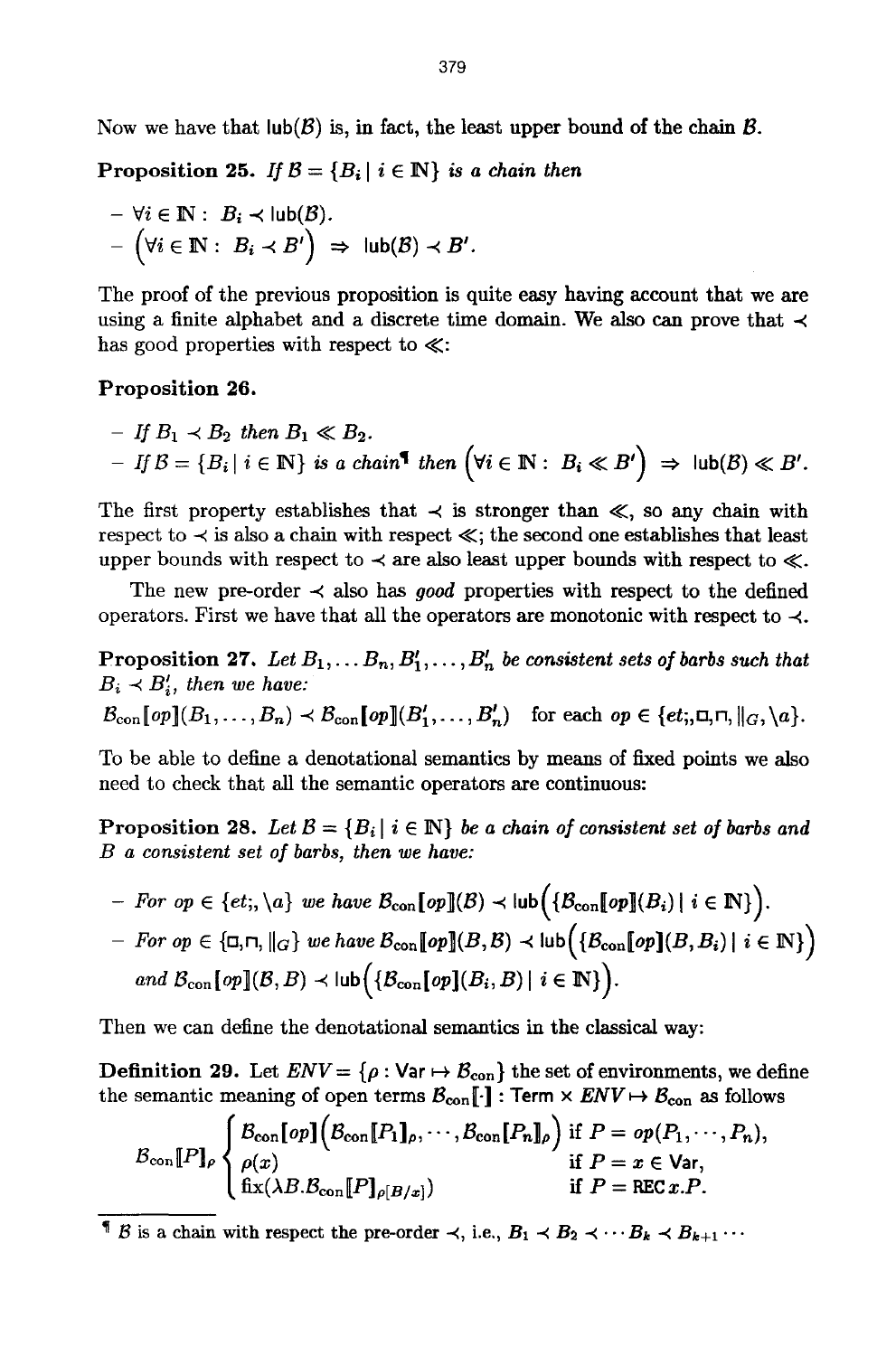The fixed point of a function  $f$  can be reached by iterating the application of the function to the bottom element of the semantic domain:

$$
\bot = f^0(\bot), f^1(\bot), \ldots, f^n(\bot), \ldots
$$

As the bottom element of our domain is  $\{ \{00\} \}$  while is also the meaning of the process DIV, fixed points can be obtained as the limit of the semantics of the corresponding finite approximations:

**Definition** 30. We define the finite approximations of a process P by

$$
\mathsf{ap}(P,k) = \begin{cases} \mathsf{DIV} & \text{if } k = 0, \\ x & \text{if } P = x \in \mathsf{Var}, \\ op(\mathsf{ap}(P_1,k),\ldots,\mathsf{ap}(P_n,k)) & \text{if } P = op(P_1,\ldots,P_n) \text{ and } k > 0, \\ \mathsf{ap}(P_1,k-1)[\mathsf{ap}(P,k-1)/x] & \text{if } P = \mathtt{REC} \, x \, P_1 \text{ and } k > 0. \end{cases}
$$

Now we have

**Proposition** 31. *For each process P we have* 

- $\mathcal{B}_{\text{con}}[\textsf{ap}(P,k)] \prec \mathcal{B}_{\text{con}}[\textsf{ap}(P,k+1)].$
- $\mathcal{B}_{con} [P] = \text{lub} \{ \mathcal{B}_{con} [\text{lap}(P, k)] \mid k \in \mathbb{N} \}.$

# **6 Full Abstraction of our Denotational Semantics**

Now we relate of denotational semantics developed in the previous section with the testing semantics presented in section 4. We will show that the denotational semantics is fully abstract with respect to the testing semantics:

 $\mathcal{B}_{con}[P] \ll \mathcal{B}_{con}[Q] \quad \Longleftrightarrow \quad P \sqsubseteq Q.$ 

For, we will use the operational characterization in section 4.1:

$$
\mathcal{B}_{con}[P] \ll \mathcal{B}_{con}[Q] \quad \iff \quad \text{Barb}(P) \ll \text{Barb}(Q).
$$

First we prove

**Proposition 32.** Let  $B_1$  and  $B_2$  be consistent sets of barbs and P and Q be *processes. We have* 

\n- \n
$$
-
$$
 for each  $op \in \{\text{STOP}, \text{DIV}, et, \text{r}, \text{r}, \text{r}, \text{r}, \text{r}, \text{r}\}, \text{if } B_i \ll \text{Barb}(P_i)$  then\n  $B_{con}[\![op]\!](B_1, \ldots, B_n) \ll \text{Barb}(op(P_1, \ldots, P_n))$ \n
\n- \n $-$  for each  $op \in \{\text{STOP}, \text{DIV}, et, \text{r}, \text{r}, \text{r}, \text{r}\}, \text{if } B_{\text{arb}}(P_i) \ll B_i$  then\n  $\text{Barb}(op(P_1, \ldots, P_n)) \ll B_{con}[\![op]\!](B_1, \ldots, B_n)$ .\n
\n

The main difficulty in the proof of the previous proposition has been that the operational states of a process can be obtained by an infinite computation, so reasoning by induction on the length on that computation cannot be applied.

Then we have the fully abstraction theorem for finite processes

**Theorem 33.** *If* P is a finite process we have  $\text{Barb}(P) \ll \mathcal{B}_{\text{con}}[P]$  and  $\mathcal{B}_{\text{con}}[P] \ll \mathcal{B}_{\text{con}}[P]$  $Barb(P)$ .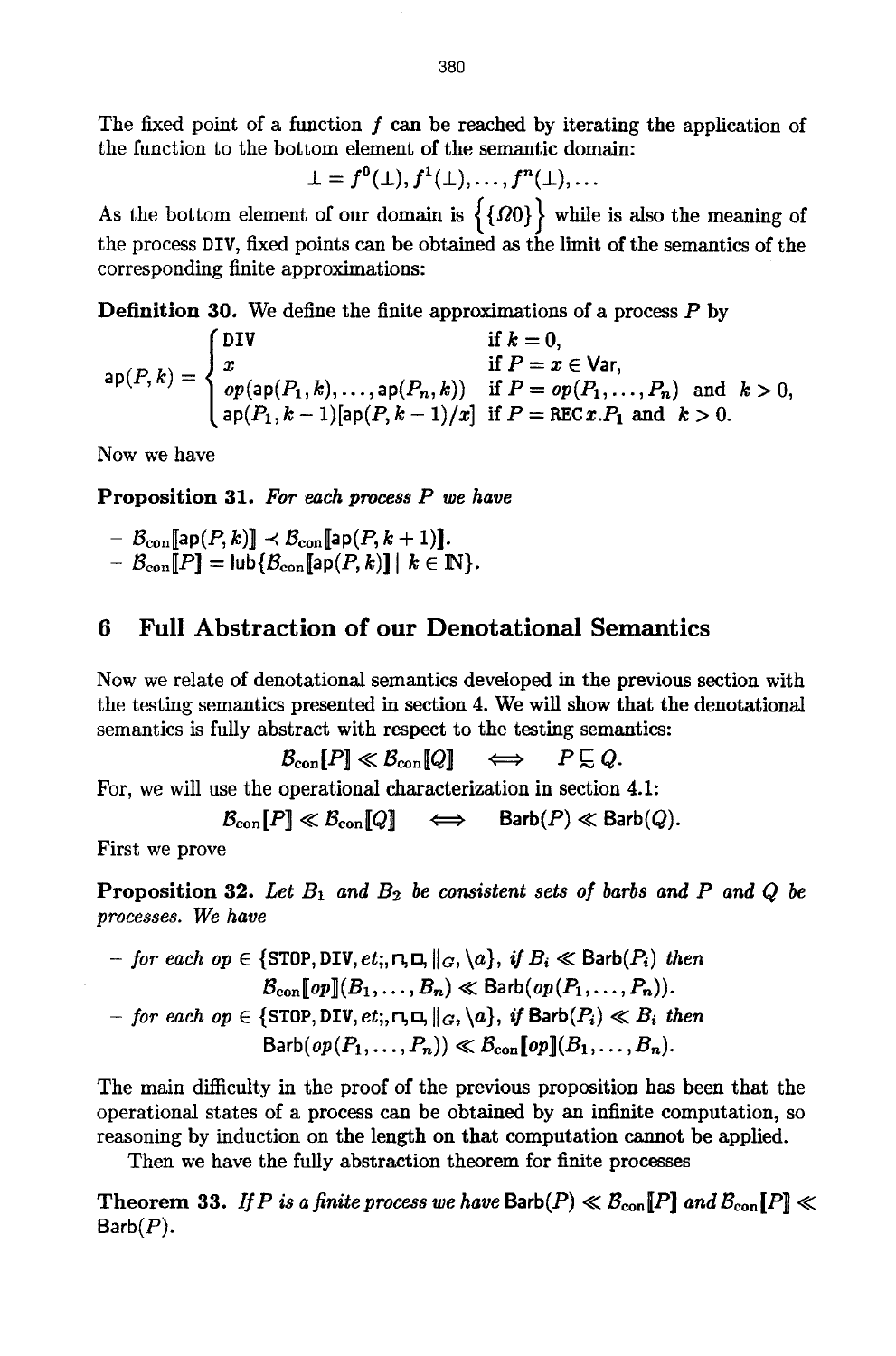Now we have to proof the abstraction theorem for general processes (also those including recursion). First we have the following

Lemma 34. *For each process P we have:* 

- *If*  $b \in$  Barb(P) and  $t \leq$  nd(b) there exist  $k \in \mathbb{N}$  and a barb b' such that  $b_k \in$  Barb(ap( $P, k$ )) and  $b_k$ ] $t = b$ ] $t$ .
- $-If b \in$  Barb $(P)$ ,  $\text{nd}(b) < \infty$  *there exists*  $k \in \mathbb{N}$  *such that*  $\forall k' \geq k : b \in$  $Barb(ap(P, k')).$
- $-$  If  $b \in$  Barb(ap(P,k)) and  $nd(b) \geq t$  there exists  $b' \in$  Barb(P) such that  $b\overline{\ }t=b^{\prime}\overline{\ }t.$
- *If b is a barb verifying*  $\text{nd}(b) < \infty$  and  $\forall k \in \mathbb{N} \exists l \geq k : b \in \text{Barb}(\text{ap}(P, k'))$ *then*  $b \in$  Barb $(P)$ .

*Proof.* It is enough to notice that any finite computation of a process can be simulated by an approximation  $ap(P, k)$  for a large enough k; and, on the other hand, any computation of any finite approximation  $ap(P, k)$  can be simulated by the process P itself.  $\Box$ 

Proposition 35. *For each process P then*  $B_{con}[P] \ll$  Barb(P) and Barb(P)  $\ll$  $\mathcal{B}_{con}$   $[P]$ .

*Proof.* It is quite easy since  $\mathcal{B}_{con}[\![P]\!] = \text{lub}\{\text{ap}(P, k) \mid k \in \mathbb{N}\}\$  and the the set of states of a process is t-compact. []

Finally, by consequence of the previous proposition we have the theorem that shows the abstraction of the denotational semantics.

Theorem 36. *Given P and Q processes, then*  $P \subseteq Q \iff B_{con}[P] \ll$  $\mathcal{B}_{con}[Q]$ .

# **7 Conclusions**

In this paper we have presented a denotational semantics for a timed process algebra. This denotational semantics is fully abstract with respect to a must testing semantics defined and characterized in a previous paper [LdFN96] by the same authors. Here we have a first consequence: since any denotational semantics is (by definition) compositional, the must testing semantics is a congruence.

The results in this paper are part of the Ph.D. thesis of the first author, where the must testing semantics for timed process algebras have been deeply studied. In that work one can also find an axiomatic semantics that will be presented in a companion paper. This semantics is proved to be sound and complete with respect to the denotational semantics presented in this paper, therefore it is sound and complete with respect to the must testing semantics.

# Acknowledgments

I would like to mention in this section all the people that are working around the world to make it better, specially those that have recently been killed in Zaire and Rwanda. I would like to remark that almost all first world countries have not carried out their pledges in Rio de Janeiro to *refnnd* the 0.7% of their respective gross national product for the real development of third world countries.